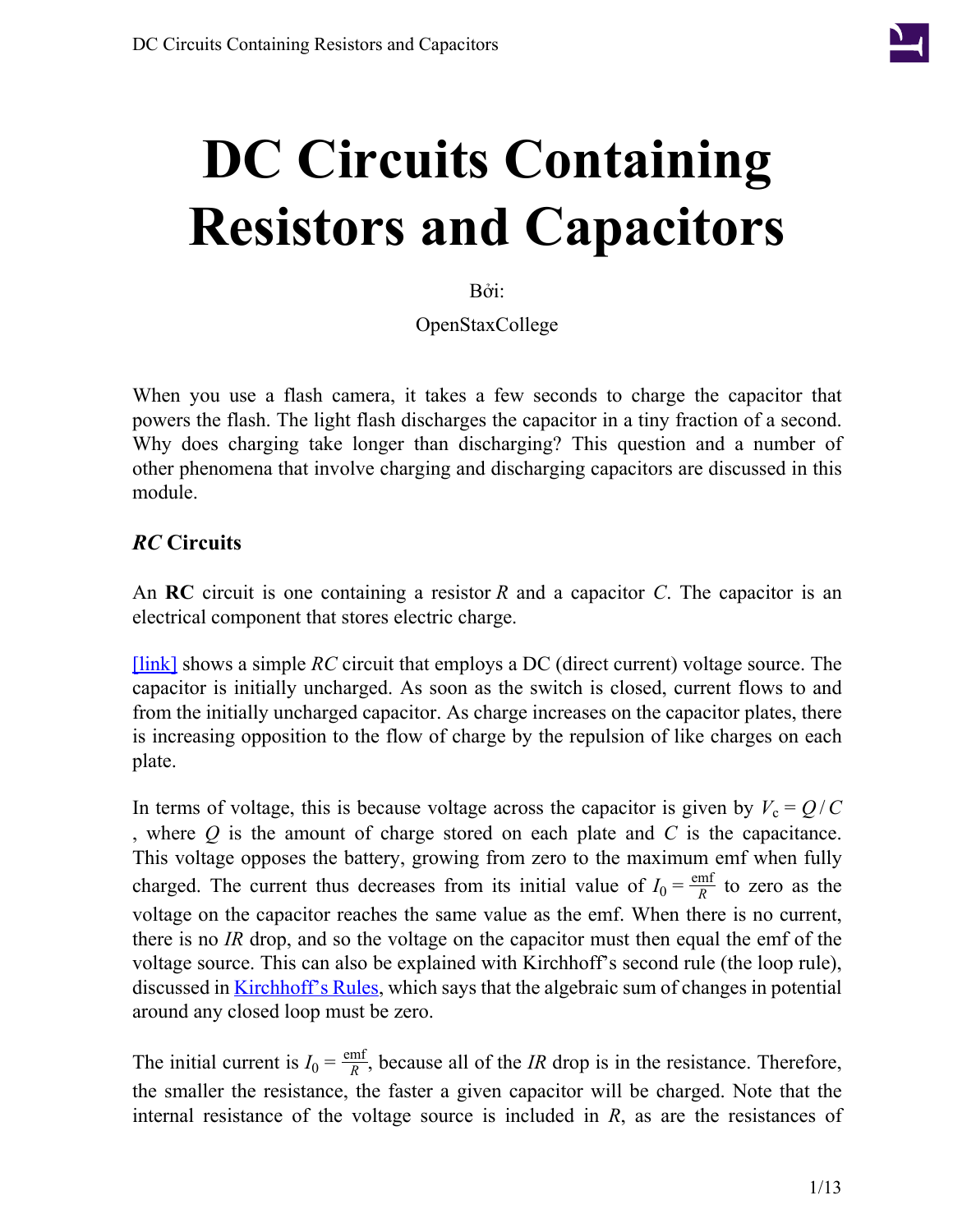<span id="page-1-0"></span>the capacitor and the connecting wires. In the flash camera scenario above, when the batteries powering the camera begin to wear out, their internal resistance rises, reducing the current and lengthening the time it takes to get ready for the next flash.



*(a) An RC circuit with an initially uncharged capacitor. Current flows in the direction shown (opposite of electron flow) as soon as the switch is closed. Mutual repulsion of like charges in the capacitor progressively slows the flow as the capacitor is charged, stopping the current when the capacitor is fully charged and Q = C emf. (b) A graph of voltage across the capacitor versus time, with the switch closing at time*  $t = 0$ . (Note that in the two parts of the figure, the *capital script E stands for emf, q stands for the charge stored on the capacitor, and τ is the RC time constant.)*

Voltage on the capacitor is initially zero and rises rapidly at first, since the initial current is a maximum. [\[link\]](#page-1-0)(b) shows a graph of capacitor voltage versus time (*t*) starting when the switch is closed at  $t = 0$ . The voltage approaches emf asymptotically, since the closer it gets to emf the less current flows. The equation for voltage versus time when charging a capacitor *C* through a resistor *R*, derived using calculus, is

 $V = \text{emf}(1 - e^{-t/RC})$  (charging),

where  $V$  is the voltage across the capacitor, emf is equal to the emf of the DC voltage source, and the exponential  $e = 2.718...$  is the base of the natural logarithm. Note that the units of *RC* are seconds. We define

 $\tau = RC$ ,

where τ (the Greek letter tau) is called the time constant for an *RC* circuit. As noted before, a small resistance *R* allows the capacitor to charge faster. This is reasonable, since a larger current flows through a smaller resistance. It is also reasonable that the smaller the capacitor *C*, the less time needed to charge it. Both factors are contained in  $\tau = RC$ .

More quantitatively, consider what happens when  $t = \tau = RC$ . Then the voltage on the capacitor is

$$
V = \text{emf}(1 - e^{-1}) = \text{emf}(1 - 0.368) = 0.632 \cdot \text{emf}.
$$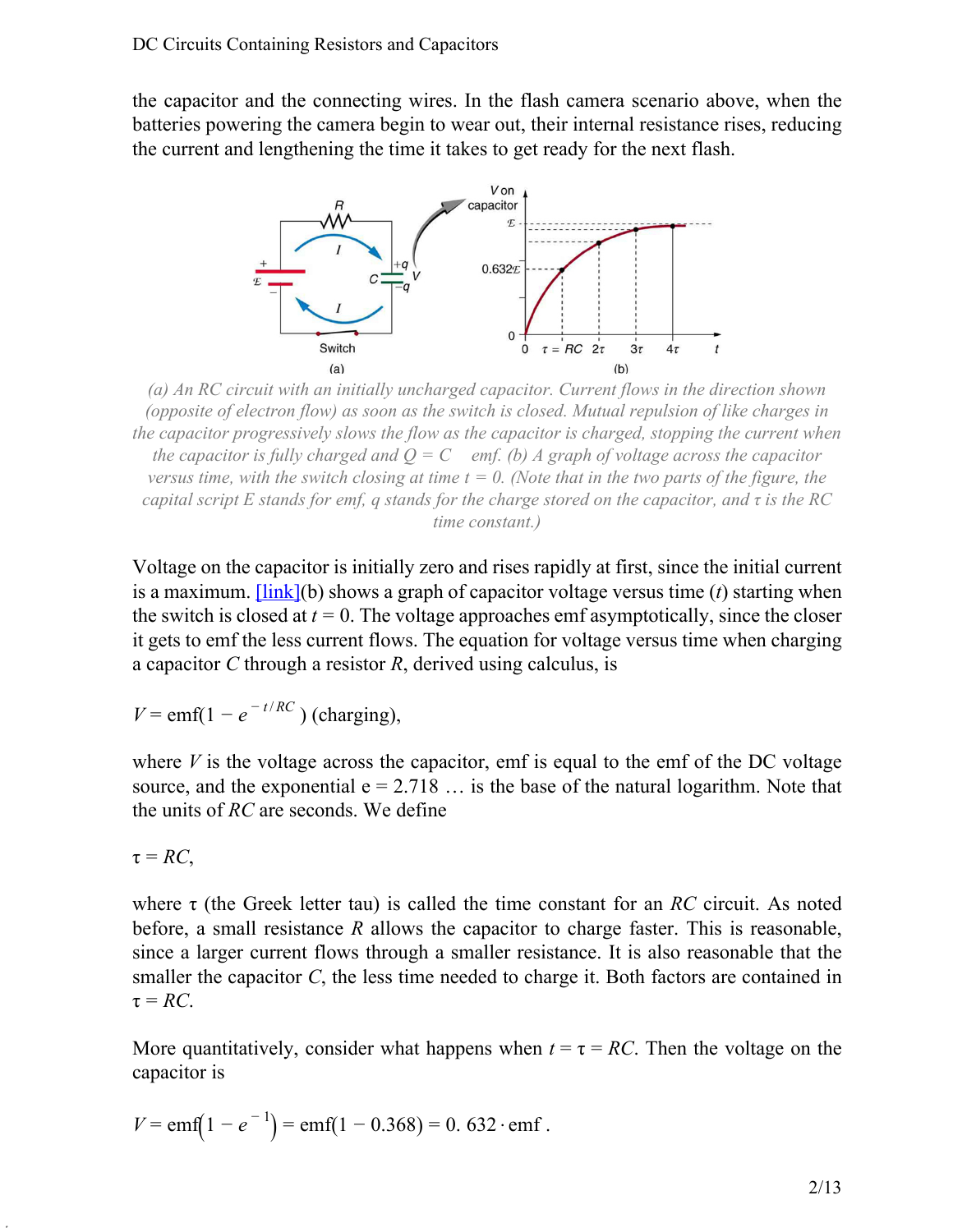This means that in the time  $\tau = RC$ , the voltage rises to 0.632 of its final value. The voltage will rise 0.632 of the remainder in the next time τ. It is a characteristic of the exponential function that the final value is never reached, but 0.632 of the remainder to that value is achieved in every time,  $\tau$ . In just a few multiples of the time constant  $\tau$ , then, the final value is very nearly achieved, as the graph in  $\frac{link}{b}$ ) illustrates.

#### **Discharging a Capacitor**

Discharging a capacitor through a resistor proceeds in a similar fashion, as [\[link\]](#page-2-0) illustrates. Initially, the current is  $I_0 = \frac{V_0}{R}$  $\frac{V_0}{R}$ , driven by the initial voltage  $V_0$  on the capacitor. As the voltage decreases, the current and hence the rate of discharge decreases, implying another exponential formula for *V*. Using calculus, the voltage *V* on a capacitor *C* being discharged through a resistor *R* is found to be

<span id="page-2-0"></span>

*(a) Closing the switch discharges the capacitor C through the resistor R. Mutual repulsion of like charges on each plate drives the current. (b) A graph of voltage across the capacitor versus time, with*  $V = V_0$  *at*  $t = 0$ . The voltage decreases exponentially, falling a fixed fraction of the *way to zero in each subsequent time constant τ.*

The graph in  $\frac{\text{link}}{\text{b}}$  is an example of this exponential decay. Again, the time constant is  $\tau = RC$ . A small resistance R allows the capacitor to discharge in a small time, since the current is larger. Similarly, a small capacitance requires less time to discharge, since less charge is stored. In the first time interval  $\tau = RC$  after the switch is closed, the voltage falls to 0.368 of its initial value, since  $V = V_0 \cdot e^{-1} = 0.368 V_0$ .

During each successive time τ, the voltage falls to 0.368 of its preceding value. In a few multiples of τ, the voltage becomes very close to zero, as indicated by the graph in  $[link](b)$  $[link](b)$ .

Now we can explain why the flash camera in our scenario takes so much longer to charge than discharge; the resistance while charging is significantly greater than while discharging. The internal resistance of the battery accounts for most of the resistance while charging. As the battery ages, the increasing internal resistance makes the charging process even slower. (You may have noticed this.)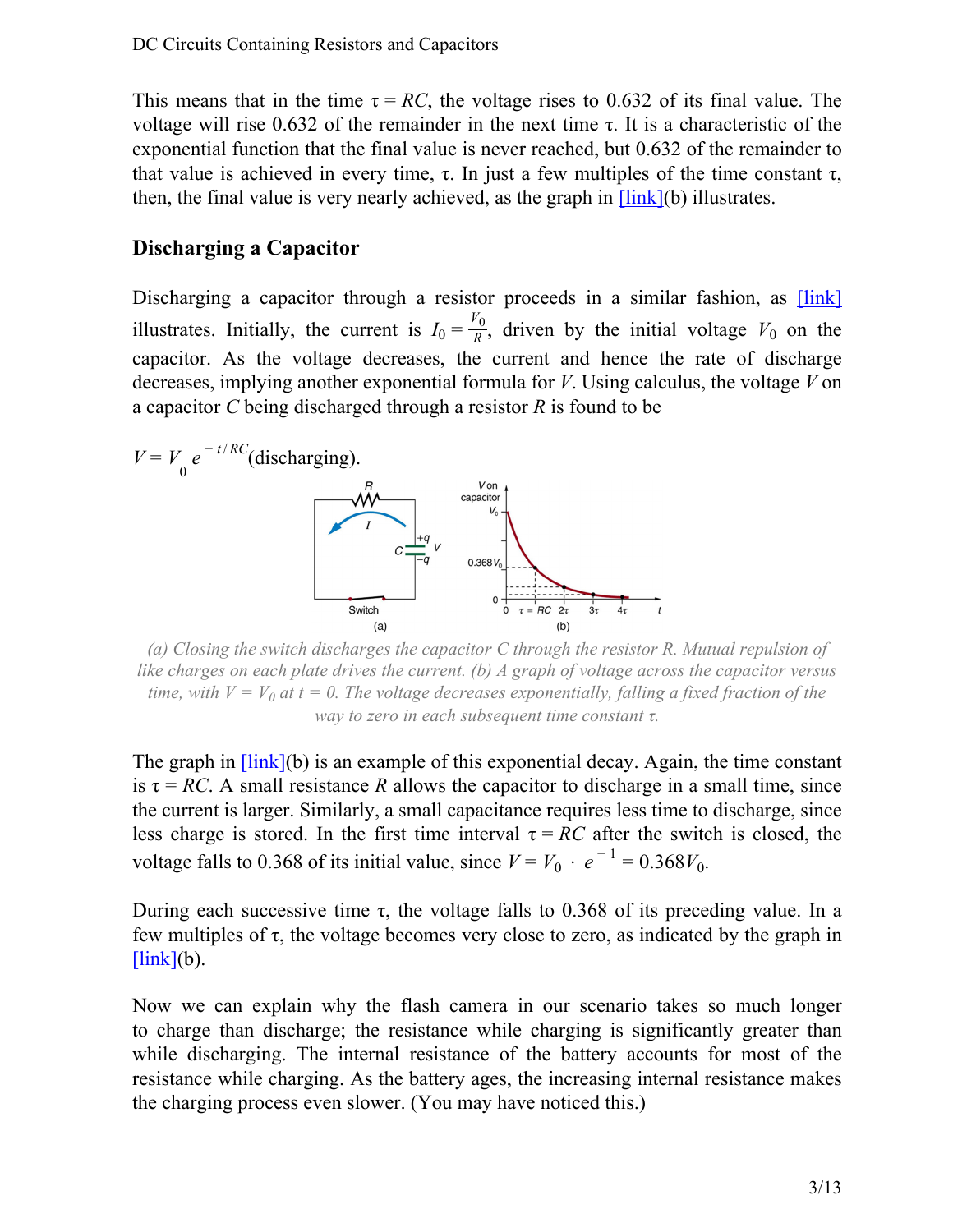The flash discharge is through a low-resistance ionized gas in the flash tube and proceeds very rapidly. Flash photographs, such as in [\[link\]](#page-3-0), can capture a brief instant of a rapid motion because the flash can be less than a microsecond in duration. Such flashes can be made extremely intense.

During World War II, nighttime reconnaissance photographs were made from the air with a single flash illuminating more than a square kilometer of enemy territory. The brevity of the flash eliminated blurring due to the surveillance aircraft's motion. Today, an important use of intense flash lamps is to pump energy into a laser. The short intense flash can rapidly energize a laser and allow it to reemit the energy in another form.

<span id="page-3-0"></span>

*This stop-motion photograph of a rufous hummingbird (Selasphorus rufus) feeding on a flower was obtained with an extremely brief and intense flash of light powered by the discharge of a capacitor through a gas. (credit: Dean E. Biggins, U.S. Fish and Wildlife Service)* Integrated Concept Problem: Calculating Capacitor Size—Strobe Lights

High-speed flash photography was pioneered by Doc Edgerton in the 1930s, while he was a professor of electrical engineering at MIT. You might have seen examples of his work in the amazing shots of hummingbirds in motion, a drop of milk splattering on a table, or a bullet penetrating an apple (see  $[\text{link}]$ ). To stop the motion and capture these pictures, one needs a high-intensity, very short pulsed flash, as mentioned earlier in this module.

Suppose one wished to capture the picture of a bullet (moving at  $5.0 \times 10^2$  m/s) that was passing through an apple. The duration of the flash is related to the *RC* time constant, τ. What size capacitor would one need in the *RC* circuit to succeed, if the resistance of the flash tube was 10.0  $\Omega$ ? Assume the apple is a sphere with a diameter of 8.0  $\times$  10<sup>-2</sup> m.

# **Strategy**

We begin by identifying the physical principles involved. This example deals with the strobe light, as discussed above. **[\[link\]](#page-2-0)** shows the circuit for this probe. The characteristic time  $\tau$  of the strobe is given as  $\tau = RC$ .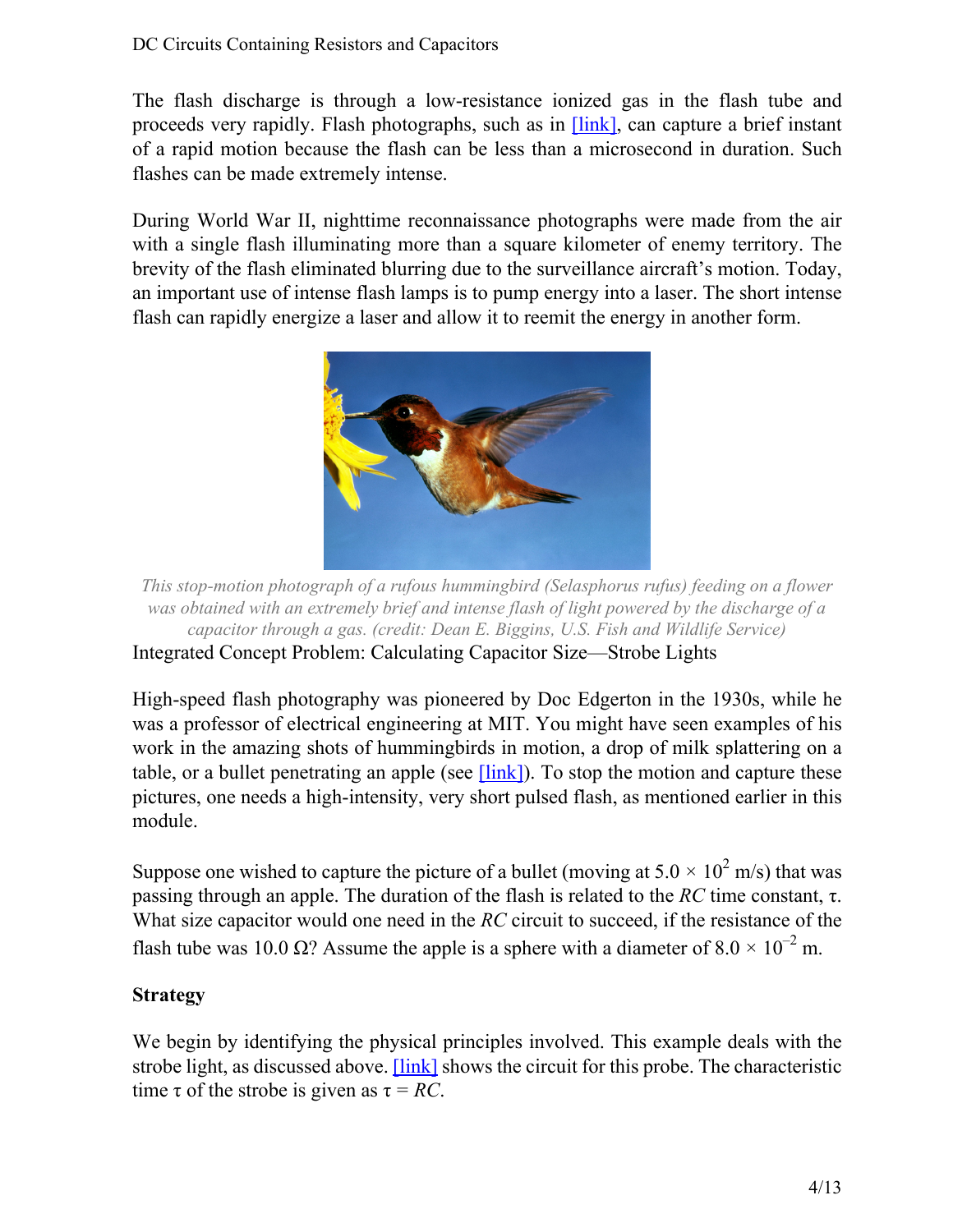# **Solution**

We wish to find *C*, but we don't know  $\tau$ . We want the flash to be on only while the bullet traverses the apple. So we need to use the kinematic equations that describe the relationship between distance *x*, velocity *v*, and time *t*:

 $x = vt$  or  $t = \frac{x}{v}$  $\frac{x}{v}$ .

The bullet's velocity is given as  $5.0 \times 10^2$  m/s, and the distance x is  $8.0 \times 10^{-2}$  m. The traverse time, then, is

$$
t = \frac{x}{v} = \frac{8.0 \times 10^{-2} \text{ m}}{5.0 \times 10^{2} \text{ m/s}} = 1.6 \times 10^{-4} \text{ s}.
$$

We set this value for the crossing time *t* equal to τ. Therefore,

$$
C = \frac{t}{R} = \frac{1.6 \times 10^{-4} \text{ s}}{10.0 \ \Omega} = 16 \ \mu\text{F}.
$$

(Note: Capacitance *C* is typically measured in farads, *F*, defined as Coulombs per volt. From the equation, we see that *C* can also be stated in units of seconds per ohm.)

#### **Discussion**

The flash interval of 160 μs (the traverse time of the bullet) is relatively easy to obtain today. Strobe lights have opened up new worlds from science to entertainment. The information from the picture of the apple and bullet was used in the Warren Commission Report on the assassination of President John F. Kennedy in 1963 to confirm that only one bullet was fired.

# *RC* **Circuits for Timing**

*RC* circuits are commonly used for timing purposes. A mundane example of this is found in the ubiquitous intermittent wiper systems of modern cars. The time between wipes is varied by adjusting the resistance in an *RC* circuit. Another example of an *RC* circuit is found in novelty jewelry, Halloween costumes, and various toys that have battery-powered flashing lights. (See *[\[link\]](#page-5-0)* for a timing circuit.)

A more crucial use of *RC* circuits for timing purposes is in the artificial pacemaker, used to control heart rate. The heart rate is normally controlled by electrical signals generated by the sino-atrial (SA) node, which is on the wall of the right atrium chamber. This causes the muscles to contract and pump blood. Sometimes the heart rhythm is abnormal and the heartbeat is too high or too low.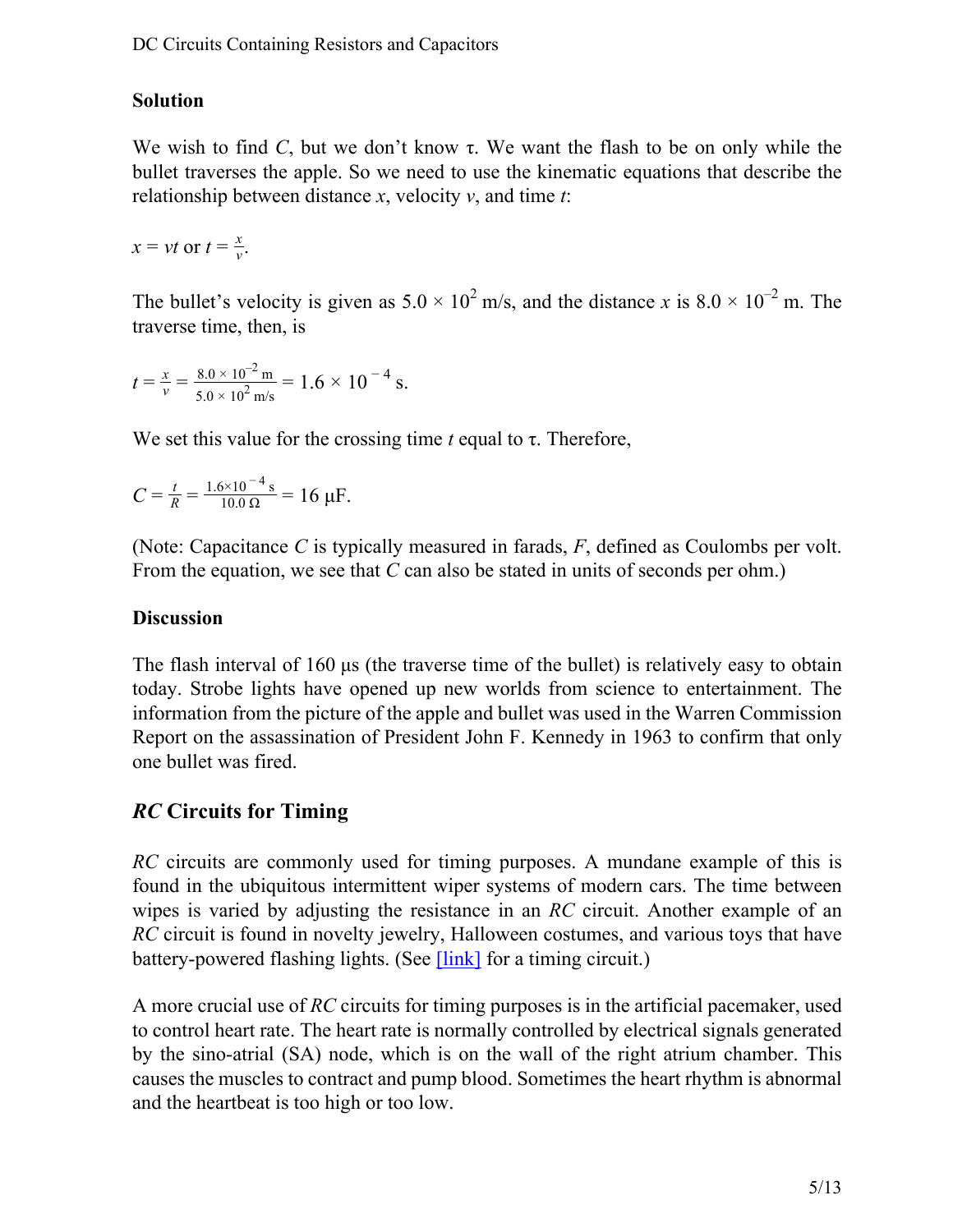<span id="page-5-0"></span>The artificial pacemaker is inserted near the heart to provide electrical signals to the heart when needed with the appropriate time constant. Pacemakers have sensors that detect body motion and breathing to increase the heart rate during exercise to meet the body's increased needs for blood and oxygen.



*(a) The lamp in this RC circuit ordinarily has a very high resistance, so that the battery charges the capacitor as if the lamp were not there. When the voltage reaches a threshold value, a current flows through the lamp that dramatically reduces its resistance, and the capacitor discharges through the lamp as if the battery and charging resistor were not there. Once discharged, the process starts again, with the flash period determined by the RC constant τ. (b) A graph of voltage versus time for this circuit.*

Calculating Time: *RC* Circuit in a Heart Defibrillator

A heart defibrillator is used to resuscitate an accident victim by discharging a capacitor through the trunk of her body. A simplified version of the circuit is seen in  $[link]$ . (a) What is the time constant if an 8.00-μF capacitor is used and the path resistance through her body is  $1.00 \times 10^3 \Omega$  ? (b) If the initial voltage is 10.0 kV, how long does it take to decline to  $5.00 \times 10^2$  V?

# **Strategy**

Since the resistance and capacitance are given, it is straightforward to multiply them to give the time constant asked for in part (a). To find the time for the voltage to decline to  $5.00 \times 10^2$  V, we repeatedly multiply the initial voltage by 0.368 until a voltage less than or equal to  $5.00 \times 10^2$  V is obtained. Each multiplication corresponds to a time of  $\tau$ seconds.

# **Solution for (a)**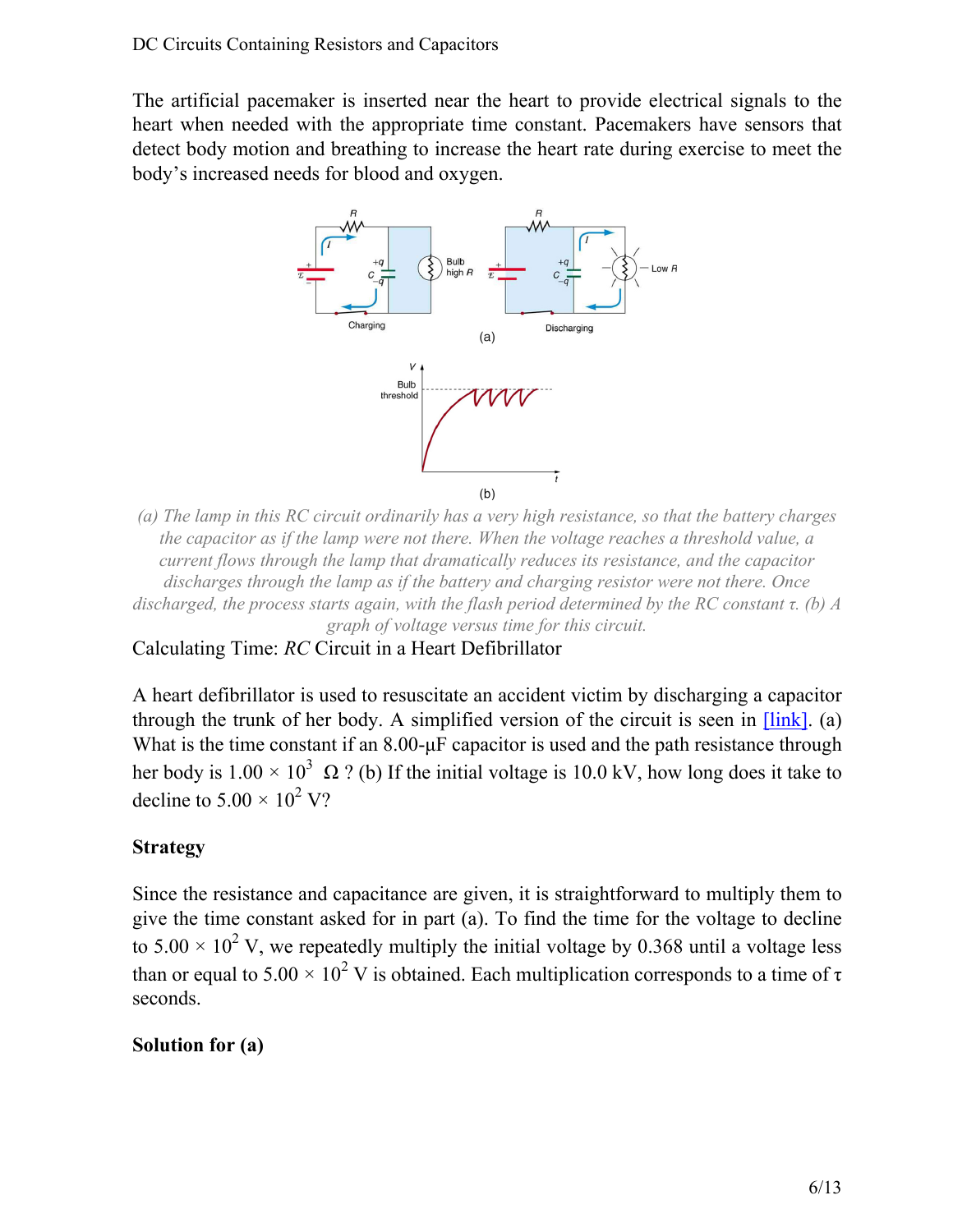The time constant  $\tau$  is given by the equation  $\tau = RC$ . Entering the given values for resistance and capacitance (and remembering that units for a farad can be expressed as s/ $\Omega$ ) gives

 $\tau = RC = (1.00 \times 10^3 \ \Omega) (8.00 \ \mu F) = 8.00 \ \text{ms}.$ 

#### **Solution for (b)**

In the first  $8.00 \text{ ms}$ , the voltage  $(10.0 \text{ kV})$  declines to  $0.368$  of its initial value. That is:

 $V = 0.368V_0 = 3.680 \times 10^3$  V at  $t = 8.00$  ms.

(Notice that we carry an extra digit for each intermediate calculation.) After another 8.00 ms, we multiply by 0.368 again, and the voltage is

$$
V' = 0.368V
$$
  
= (0.368)(3.680 × 10<sup>3</sup> V)  
= 1.354 × 10<sup>3</sup> V at t = 16.0 ms.

Similarly, after another 8.00 ms, the voltage is

$$
V'' = 0.368V' = (0.368)(1.354 \times 10^3 \text{ V})
$$
  
= 498 V at t = 24.0 ms.

#### **Discussion**

So after only 24.0 ms, the voltage is down to 498 V, or 4.98% of its original value.Such brief times are useful in heart defibrillation, because the brief but intense current causes a brief but effective contraction of the heart. The actual circuit in a heart defibrillator is slightly more complex than the one in [\[link\],](#page-2-0) to compensate for magnetic and AC effects that will be covered in [Magnetism](/m42365).

Check Your Understanding

When is the potential difference across a capacitor an emf?

Only when the current being drawn from or put into the capacitor is zero. Capacitors, like batteries, have internal resistance, so their output voltage is not an emf unless current is zero. This is difficult to measure in practice so we refer to a capacitor's voltage rather than its emf. But the source of potential difference in a capacitor is fundamental and it is an emf.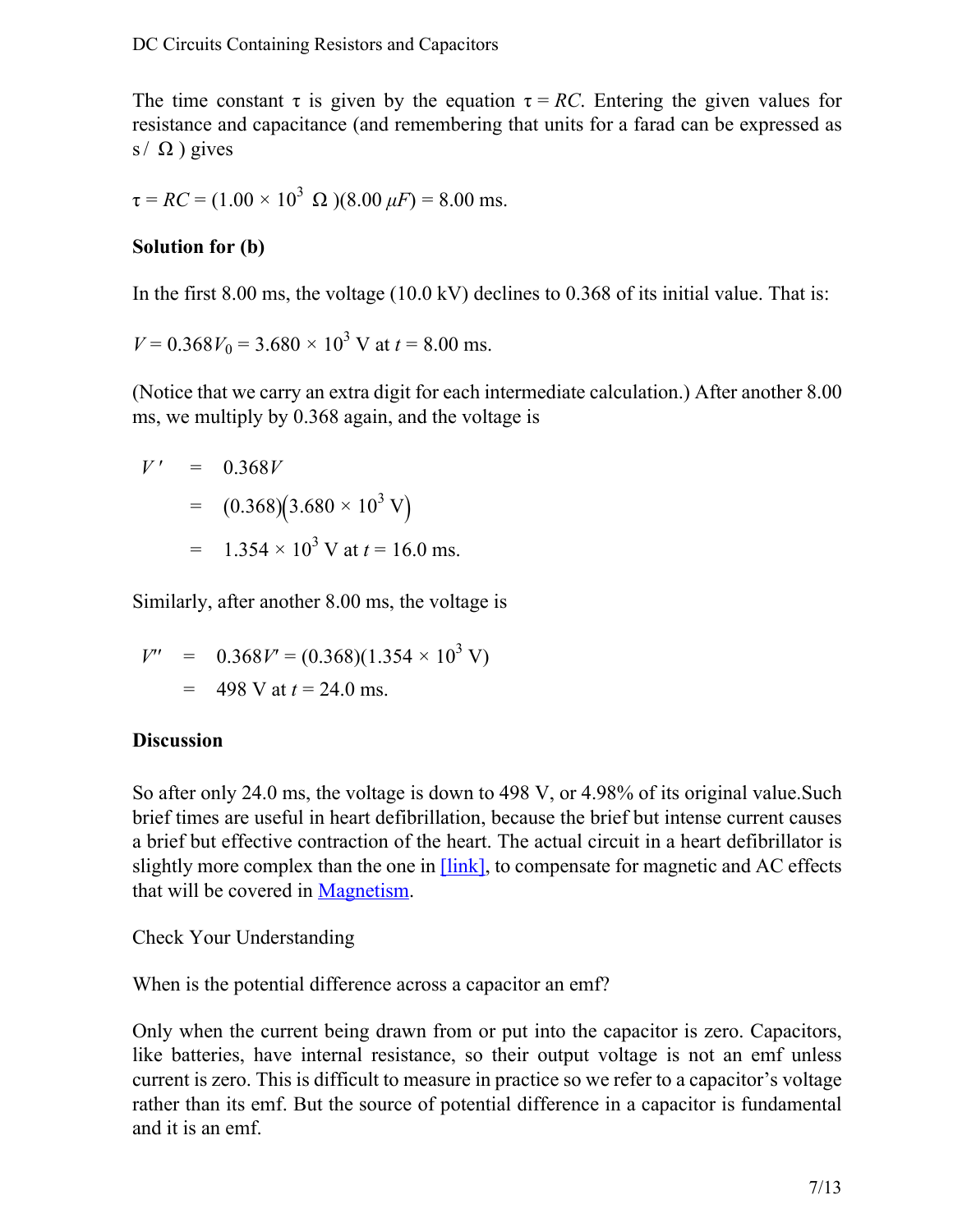# PhET Explorations: Circuit Construction Kit (DC only)

An electronics kit in your computer! Build circuits with resistors, light bulbs, batteries, and switches. Take measurements with the realistic ammeter and voltmeter. View the circuit as a schematic diagram, or switch to a life-like view.



*[Circuit Construction Kit \(DC only\)](/home/voer/vp/vp.transformer/src/vpt.transformer/vpt/transformer/transforms/20140123-024342-97c45801-1/circuit-construction-kit-dc_en.jar)*

# **Section Summary**

- An *RC* circuit is one that has both a resistor and a capacitor.
- The time constant  $\tau$  for an *RC* circuit is  $\tau = RC$ .
- When an initially uncharged  $(V_0 = 0$  at  $t = 0)$  capacitor in series with a resistor is charged by a DC voltage source, the voltage rises, asymptotically approaching the emf of the voltage source; as a function of time,  $V = \text{emf}(1 - e^{-t/RC})$ (charging).
- Within the span of each time constant  $\tau$ , the voltage rises by 0.632 of the remaining value, approaching the final voltage asymptotically.
- If a capacitor with an initial voltage  $V_0$  is discharged through a resistor starting at  $t = 0$ , then its voltage decreases exponentially as given by  $V = V_0 e^{-t/RC}$ (discharging).
- In each time constant  $\tau$ , the voltage falls by 0.368 of its remaining initial value, approaching zero asymptotically.

# **Conceptual questions**

Regarding the units involved in the relationship  $\tau = RC$ , verify that the units of resistance times capacitance are time, that is,  $\Omega \cdot F = s$ .

The *RC* time constant in heart defibrillation is crucial to limiting the time the current flows. If the capacitance in the defibrillation unit is fixed, how would you manipulate resistance in the circuit to adjust the *RC* constant  $\tau$ ? Would an adjustment of the applied voltage also be needed to ensure that the current delivered has an appropriate value?

When making an ECG measurement, it is important to measure voltage variations over small time intervals. The time is limited by the *RC* constant of the circuit—it is not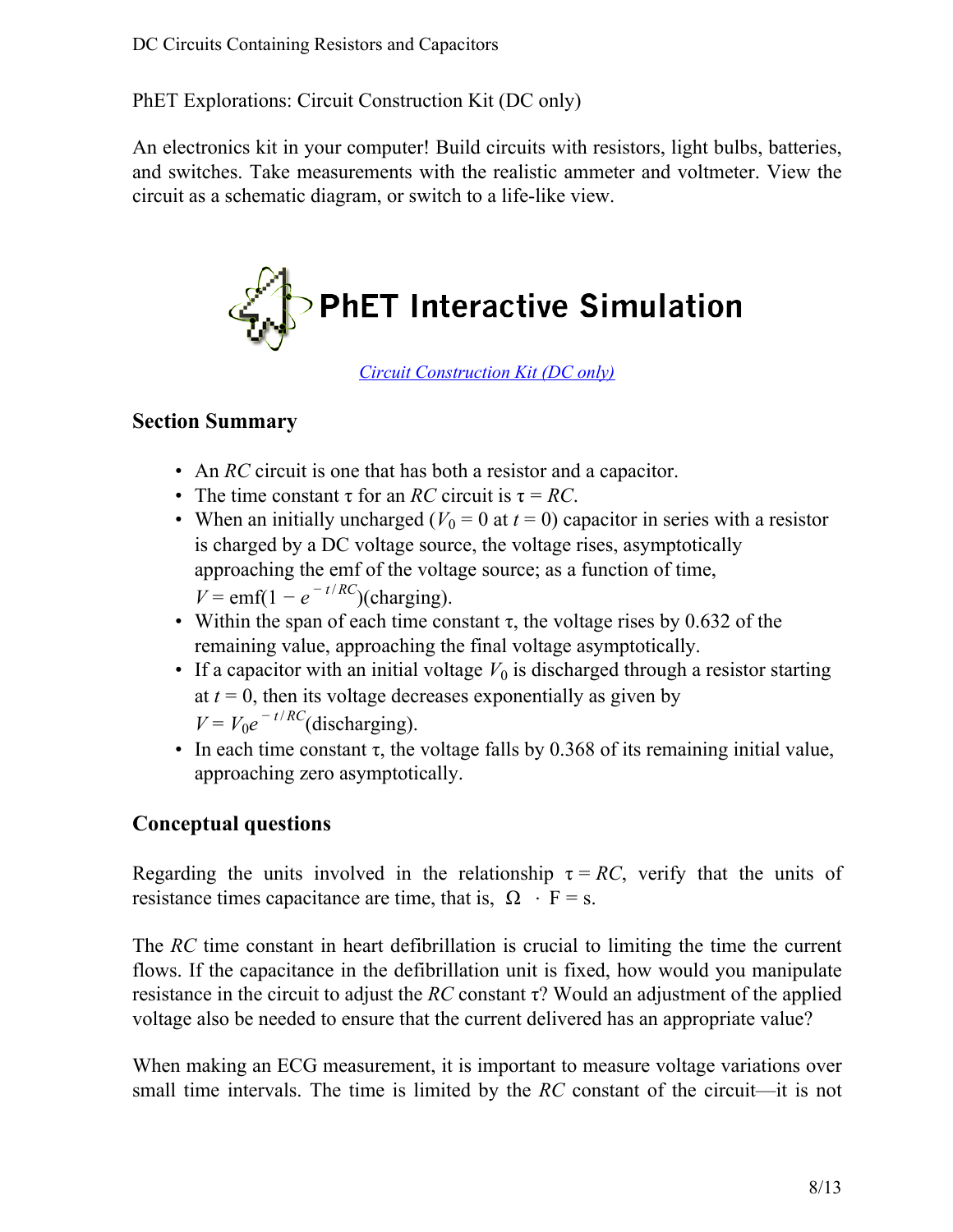possible to measure time variations shorter than *RC*. How would you manipulate *R* and *C* in the circuit to allow the necessary measurements?

Draw two graphs of charge versus time on a capacitor. Draw one for charging an initially uncharged capacitor in series with a resistor, as in the circuit in [\[link\]](#page-1-0), starting from  $t = 0$ . Draw the other for discharging a capacitor through a resistor, as in the circuit in [\[link\]](#page-2-0), starting at t = 0, with an initial charge  $Q_0$ . Show at least two intervals of  $\tau$ .

When charging a capacitor, as discussed in conjunction with *[\[link\]](#page-1-0)*, how long does it take for the voltage on the capacitor to reach emf? Is this a problem?

When discharging a capacitor, as discussed in conjunction with [\[link\],](#page-2-0) how long does it take for the voltage on the capacitor to reach zero? Is this a problem?

Referring to **[\[link\]](#page-1-0)**, draw a graph of potential difference across the resistor versus time, showing at least two intervals of  $\tau$ . Also draw a graph of current versus time for this situation.

A long, inexpensive extension cord is connected from inside the house to a refrigerator outside. The refrigerator doesn't run as it should. What might be the problem?

In [\[link\]](#page-5-0), does the graph indicate the time constant is shorter for discharging than for charging? Would you expect ionized gas to have low resistance? How would you adjust *R* to get a longer time between flashes? Would adjusting *R* affect the discharge time?

<span id="page-8-0"></span>An electronic apparatus may have large capacitors at high voltage in the power supply section, presenting a shock hazard even when the apparatus is switched off. A "bleeder resistor" is therefore placed across such a capacitor, as shown schematically in [\[link\],](#page-8-0) to bleed the charge from it after the apparatus is off. Why must the bleeder resistance be much greater than the effective resistance of the rest of the circuit? How does this affect the time constant for discharging the capacitor?



*A* bleeder resistor  $R_{bl}$  discharges the capacitor in this electronic device once it is switched off.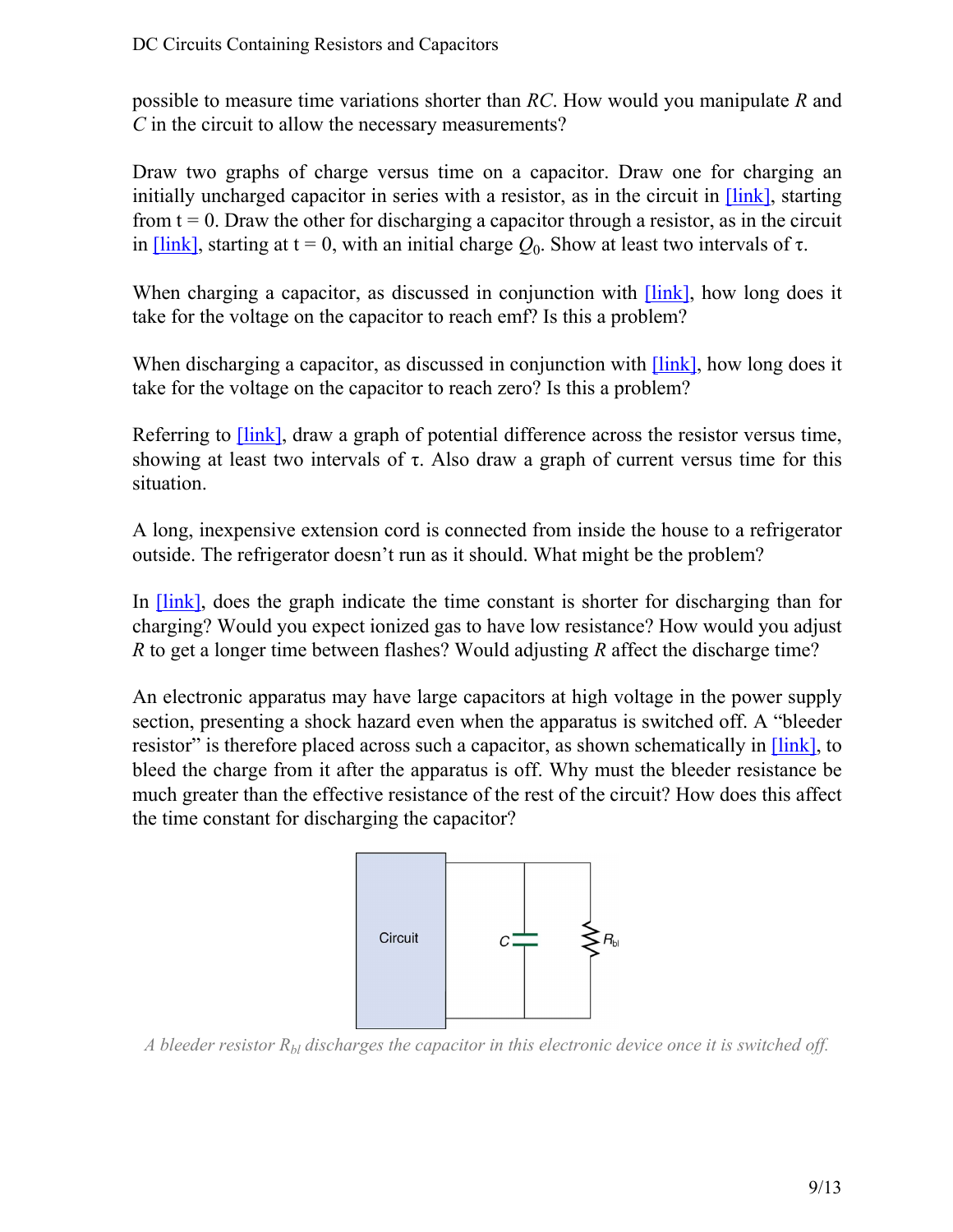# **Problem Exercises**

The timing device in an automobile's intermittent wiper system is based on an *RC* time constant and utilizes a 0.500-μF capacitor and a variable resistor. Over what range must *R* be made to vary to achieve time constants from 2.00 to 15.0 s?

range 4.00 to 30.0 M $\Omega$ 

A heart pacemaker fires 72 times a minute, each time a 25.0-nF capacitor is charged (by a battery in series with a resistor) to 0.632 of its full voltage. What is the value of the resistance?

The duration of a photographic flash is related to an *RC* time constant, which is 0.100 μs for a certain camera. (a) If the resistance of the flash lamp is 0.0400  $\Omega$  during discharge, what is the size of the capacitor supplying its energy? (b) What is the time constant for charging the capacitor, if the charging resistance is 800 k $\Omega$ ?

(a)  $2.50 \mu F$ 

(b) 2.00 s

A 2.00- and a 7.50-μF capacitor can be connected in series or parallel, as can a 25.0 and a 100-kΩ resistor. Calculate the four *RC* time constants possible from connecting the resulting capacitance and resistance in series.

After two time constants, what percentage of the final voltage, emf, is on an initially uncharged capacitor *C*, charged through a resistance *R*?

86.5%

A 500-Ω resistor, an uncharged 1.50-μF capacitor, and a 6.16-V emf are connected in series. (a) What is the initial current? (b) What is the *RC* time constant? (c) What is the current after one time constant? (d) What is the voltage on the capacitor after one time constant?

A heart defibrillator being used on a patient has an *RC* time constant of 10.0 ms due to the resistance of the patient and the capacitance of the defibrillator. (a) If the defibrillator has an 8.00-μF capacitance, what is the resistance of the path through the patient? (You may neglect the capacitance of the patient and the resistance of the defibrillator.) (b) If the initial voltage is 12.0 kV, how long does it take to decline to  $6.00 \times 10^2$  V?

(a) 1.25 k  $\Omega$ 

(b) 30.0 ms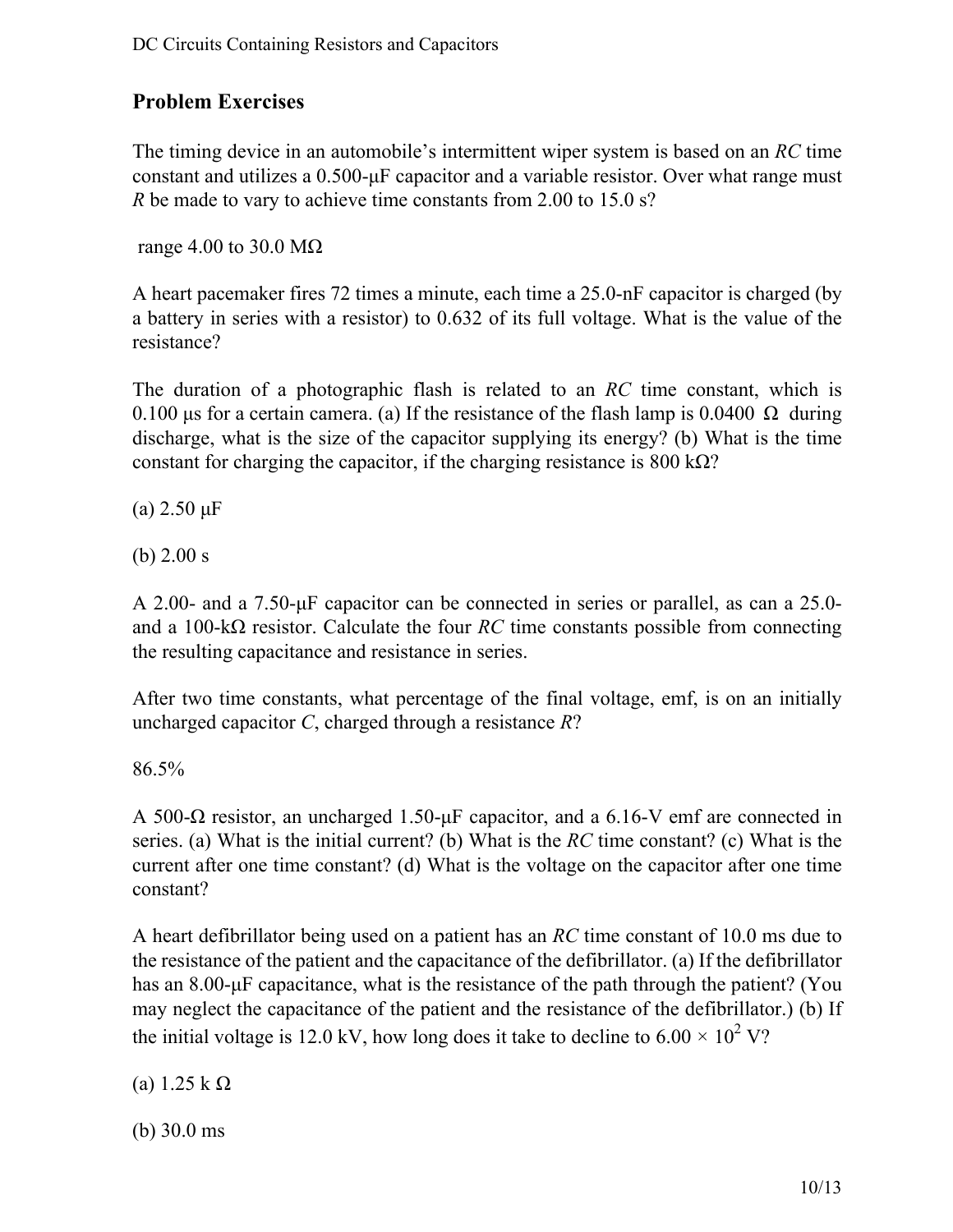An ECG monitor must have an *RC* time constant less than  $1.00 \times 10^2$  µs to be able to measure variations in voltage over small time intervals. (a) If the resistance of the circuit (due mostly to that of the patient's chest) is 1.00 kΩ, what is the maximum capacitance of the circuit? (b) Would it be difficult in practice to limit the capacitance to less than the value found in (a)?

<span id="page-10-0"></span>[\[link\]](#page-10-0) shows how a bleeder resistor is used to discharge a capacitor after an electronic device is shut off, allowing a person to work on the electronics with less risk of shock. (a) What is the time constant? (b) How long will it take to reduce the voltage on the capacitor to 0.250% (5% of 5%) of its full value once discharge begins? (c) If the capacitor is charged to a voltage  $V_0$  through a 100- $\Omega$  resistance, calculate the time it takes to rise to  $0.865V_0$  (This is about two time constants.)



- (a) 20.0 s
- (b) 120 s
- (c) 16.0 ms

Using the exact exponential treatment, find how much time is required to discharge a 250-μF capacitor through a 500-Ω resistor down to 1.00% of its original voltage.

Using the exact exponential treatment, find how much time is required to charge an initially uncharged 100-pF capacitor through a 75.0-M  $\Omega$  resistor to 90.0% of its final voltage.

 $1.73 \times 10^{-2}$  s

# **Integrated Concepts**

If you wish to take a picture of a bullet traveling at 500 m/s, then a very brief flash of light produced by an *RC* discharge through a flash tube can limit blurring. Assuming 1.00 mm of motion during one *RC* constant is acceptable, and given that the flash is driven by a 600-μF capacitor, what is the resistance in the flash tube?

 $3.33\times10^{-3} \Omega$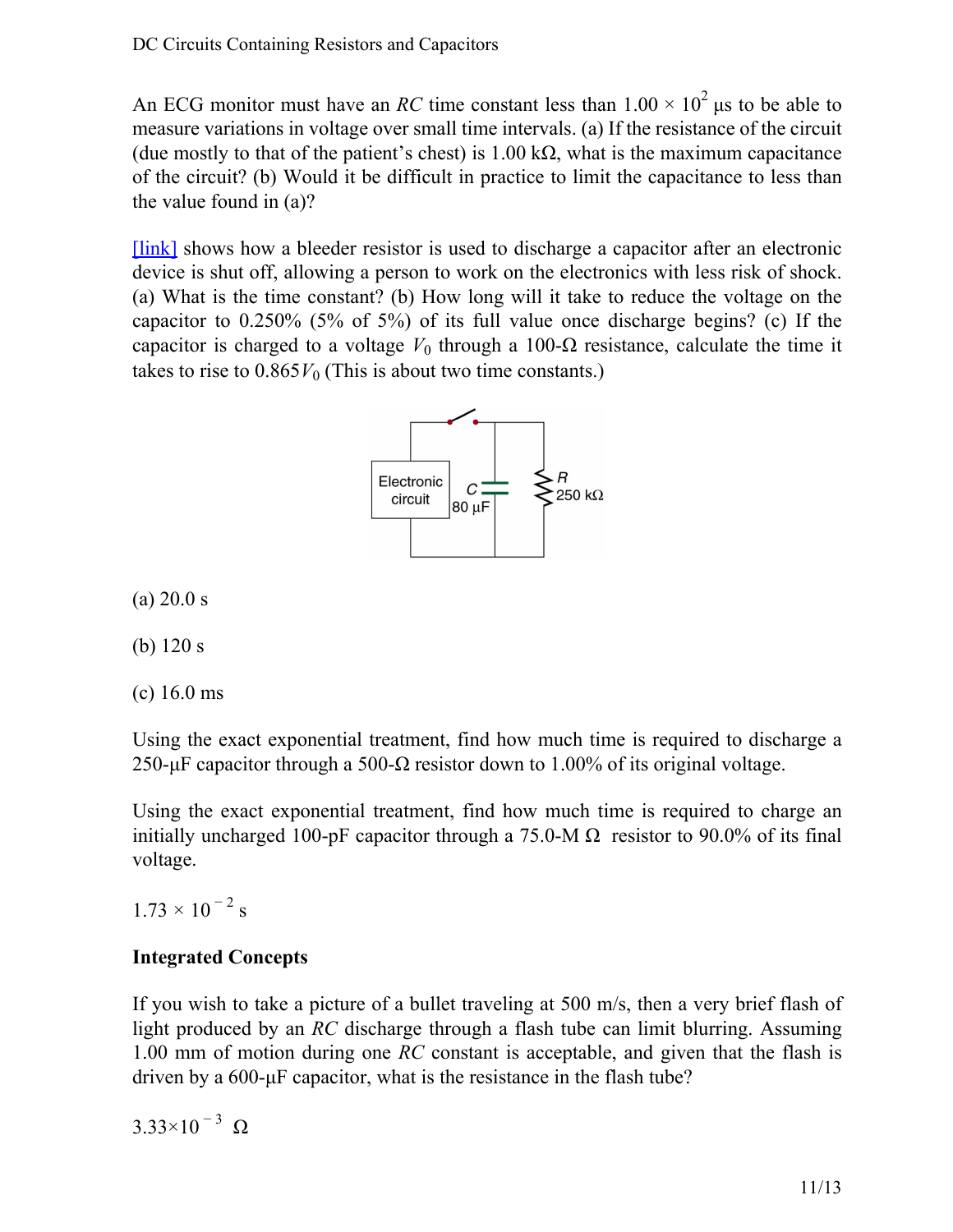# **Integrated Concepts**

A flashing lamp in a Christmas earring is based on an *RC* discharge of a capacitor through its resistance. The effective duration of the flash is 0.250 s, during which it produces an average 0.500 W from an average 3.00 V. (a) What energy does it dissipate? (b) How much charge moves through the lamp? (c) Find the capacitance. (d) What is the resistance of the lamp?

# **Integrated Concepts**

A 160-μF capacitor charged to 450 V is discharged through a 31.2-k  $\Omega$  resistor. (a) Find the time constant. (b) Calculate the temperature increase of the resistor, given that its mass is 2.50 g and its specific heat is 1.67 $\frac{kJ}{kg \cdot ^{\circ}C}$ , noting that most of the thermal energy is retained in the short time of the discharge. (c) Calculate the new resistance, assuming it is pure carbon. (d) Does this change in resistance seem significant?

(a) 4.99 s

(b) 3.87ºC

(c)  $31.1 \text{ k}\Omega$ 

(d) No

# **Unreasonable Results**

(a) Calculate the capacitance needed to get an *RC* time constant of  $1.00 \times 10^3$  s with a 0.100-Ω resistor. (b) What is unreasonable about this result? (c) Which assumptions are responsible?

# **Construct Your Own Problem**

Consider a camera's flash unit. Construct a problem in which you calculate the size of the capacitor that stores energy for the flash lamp. Among the things to be considered are the voltage applied to the capacitor, the energy needed in the flash and the associated charge needed on the capacitor, the resistance of the flash lamp during discharge, and the desired *RC* time constant.

# **Construct Your Own Problem**

Consider a rechargeable lithium cell that is to be used to power a camcorder. Construct a problem in which you calculate the internal resistance of the cell during normal operation. Also, calculate the minimum voltage output of a battery charger to be used